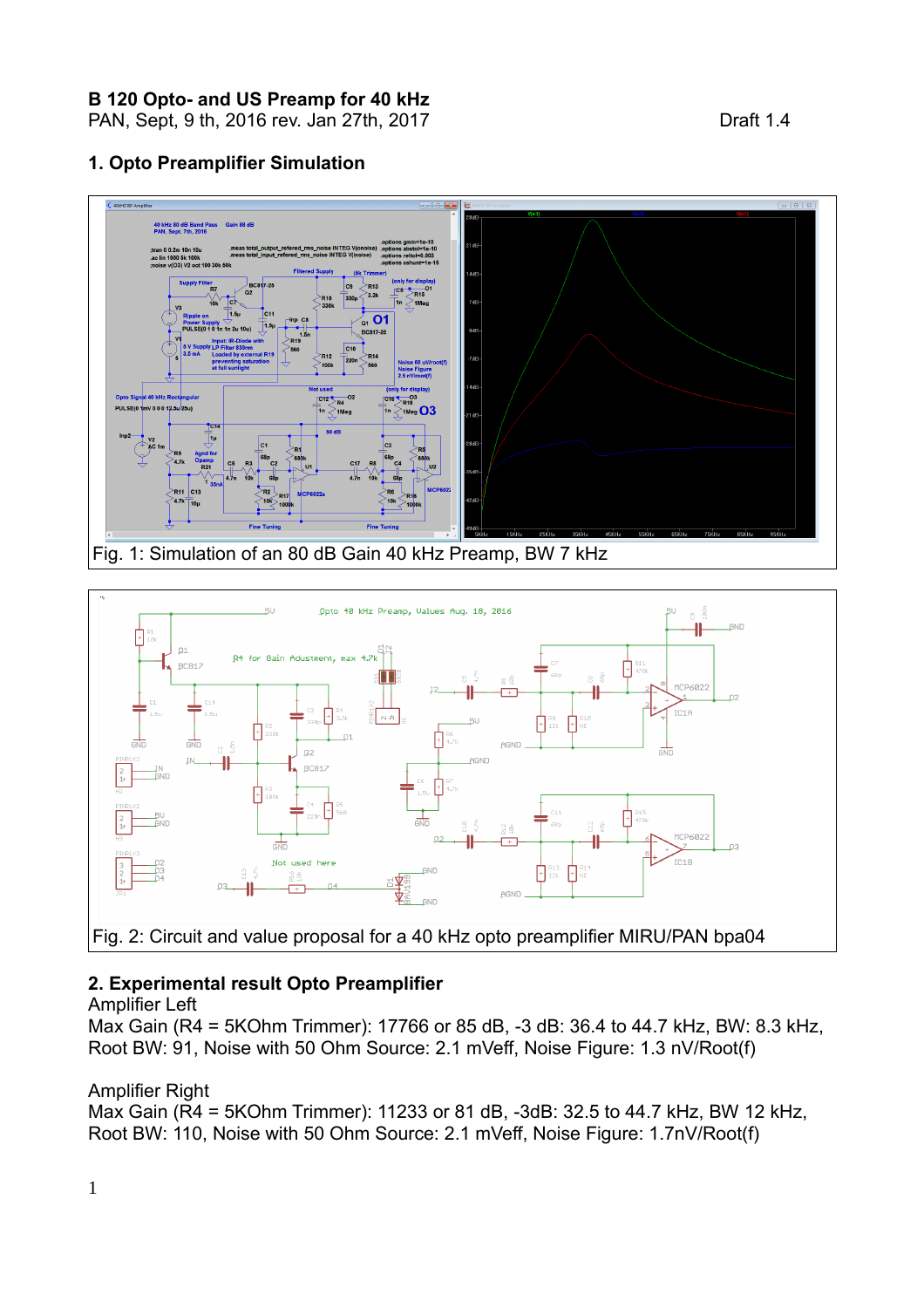# **3. US Preamplifier Simulation**

Notes:

- Due to reverberation in practice the gain should not exceed 60 dB, only one BP is ok!
- The center frequency of the BP should be outside of the PLL-Lock region, here 35 kHz preventing false look-in on remaining noise!





# **4. Experimental result US Preamplifier**

Max Gain (R4 = 5KOhm Trimmer): 550 or 55 dB, -3 dB: 25 to 49 kHz, BW: 24 kHz, Root BW: 155, Noise with 50 Ohm Source: 0.28 mVeff, Noise Figure: 3.2 nV/Root(f)